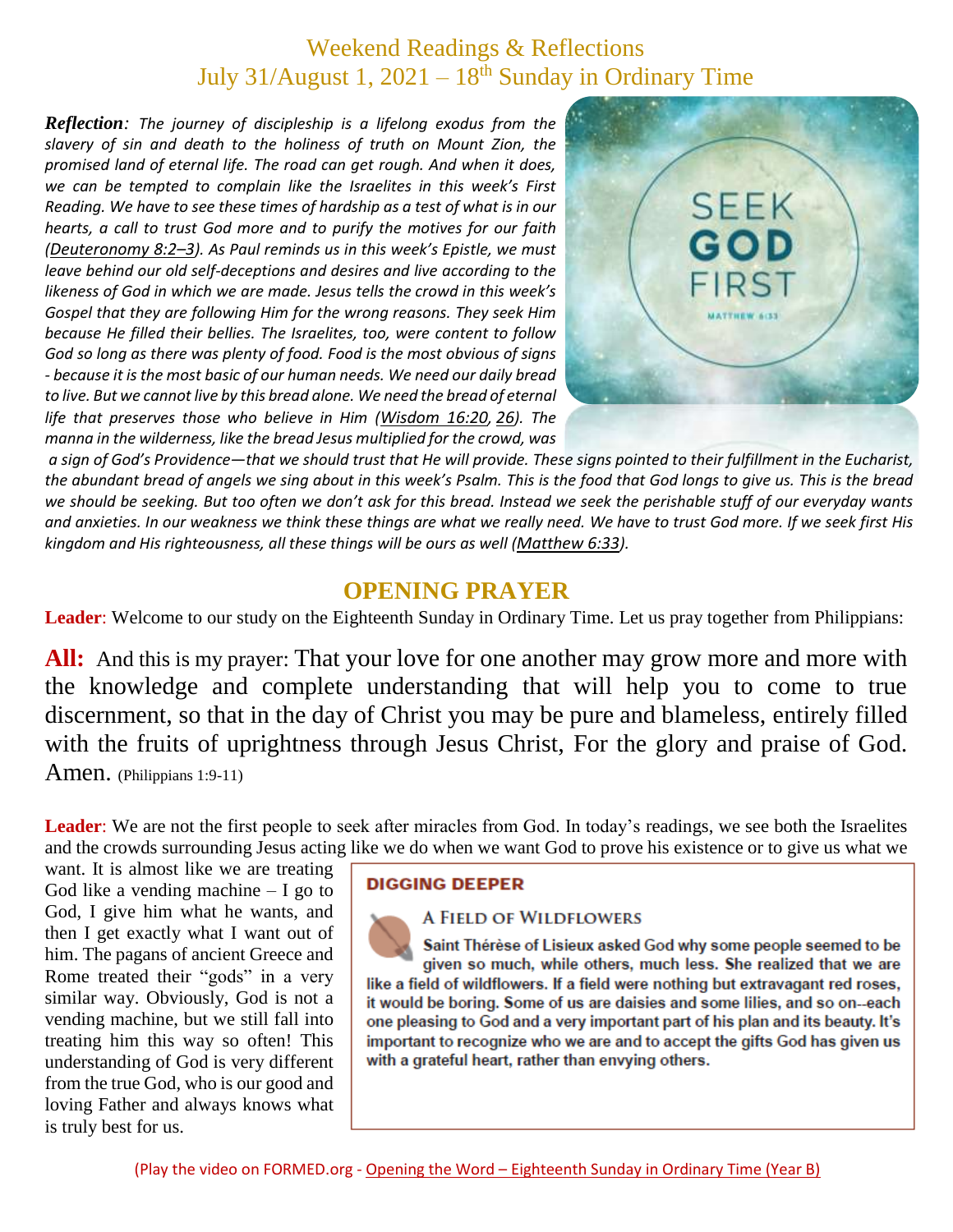## **FIRST READING** ~ Exodus 16:2-4, 12-15 ~

The whole Israelite community grumbled against Moses and Aaron. The Israelites said to them, "Would that we had died at the LORD's hand in the land of Egypt, as we sat by our fleshpots and ate our fill of bread! But you had to lead us into this desert to make the whole community die of famine!" Then the LORD said to Moses, "I will now rain down bread from heaven for you. Each day the people are to go out and gather their daily portion; thus will I test them, to see whether they follow my instructions or not. "I have heard the grumbling of the Israelites. Tell them: In the evening twilight you shall eat flesh, and in the morning you shall have your fill of bread, so that you may know that I, the LORD, am your God." In the evening quail came up and covered the camp. In the morning a dew lay all about the camp, and when the dew evaporated, there on the surface of the desert were fine flakes like hoarfrost on the ground. On seeing it, the Israelites asked one another, "What is this?" for they did not know what it was. But Moses told them, "This is the bread that the LORD has given you to eat."

**The Exodus story teaches us of our covenant relationship with God. Each time the people grumbled, Moses prayed to God, and God responded faithfully to his covenant love commitment. Remembering the first reading is chosen to highlight the Gospel reading, John 6 and Exodus are both reflecting on the meaning of the Jewish 'Passover'. The treasured memory of God feeding his people with 'manna' (literally from the word 'man hu' meaning 'what is this?') was an essential part of the Passover celebration. Rather ungratefully, God's people continually grumbled.** 

 **Do I grumble frequently against Moses and Aaron? How could I speak words of 'affirmation'? How could I practice gratefulness for the 'daily feeding' by God of every gift and blessing?**

#### **SECOND READING** ~ 2 Ephesians 4:17, 20-24 <sup>~</sup>

Brothers and sisters: I declare and testify in the Lord that you must no longer live as the Gentiles do, in the futility of their minds; that is not how you learned Christ, assuming that you have heard of him and were taught in him, as truth is in Jesus, that you should put away the old self of your former way of life, corrupted through deceitful desires, and be renewed in the spirit of your minds, and put on the new self, created in God's way in righteousness and holiness of truth.



**Parts of the Letter to the Ephesians are prayers used at Baptism in the early church community. A colorful image is pointed to in the Baptism ceremony. In ancient times one's clothing was considered part of oneself. In the ceremony you took off your old clothes and put on a new white garment. Your old self was put aside. Your new self is the life of Christ. Your new life-style is as a citizen of Heaven not a citizen of Rome.** 

 **How could you show Righteousness, Holiness, and Truth more in your life? Amongst your family? At work?**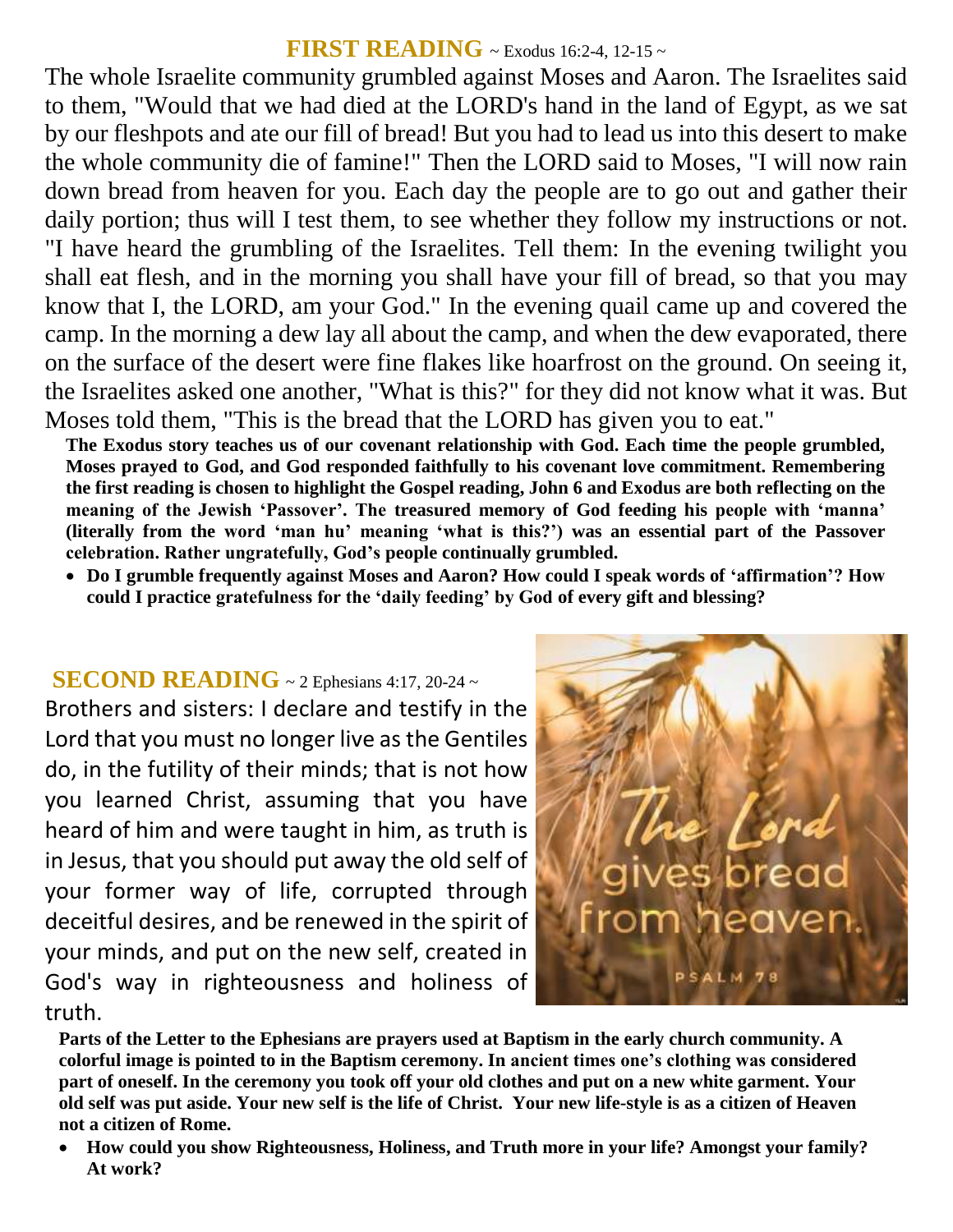#### **GOSPEL** ~ John 6:24-35~

When the crowd saw that neither Jesus nor his disciples were there, they themselves got into boats and came to Capernaum looking for Jesus. And when they found him across the sea they said to him, "Rabbi, when did you get here?" Jesus answered them and said, "Amen, amen, I say to you, you are looking for me not because you saw signs but because you ate the loaves and were filled. Do not work for food that perishes but for the food that endures for eternal life, which the Son of Man will give you. For on him the Father, God, has set his seal." So they said to him, "What can we do to accomplish the works of God?" Jesus answered and said to them, "This is the work of God, that you believe in the one he sent." So they said to him, "What sign can you do, that we may see and believe in you? What can you do? Our ancestors ate manna in the desert, as it is written: He gave them bread from heaven to eat? So Jesus said to them, "Amen, amen, I say to you, it was not Moses who gave the bread from heaven; my Father gives you the true bread from heaven. For the bread of God is that which comes down from heaven and gives life to the world." So they said to him, "Sir, give us this bread always." Jesus said to them, "I am the bread of life; whoever comes to me will never hunger, and whoever believes in me will never thirst."

**The crowd asks for proof from Jesus that he is ʻbetter' than Moses who fed Israel with ʻmanna' in the desert. Jesus responds using a very important phrase: ʻI AM the bread of Life'. I AM is the divine name given by God to Moses in Ex 3,16. Jesus reminds the crowd that it was God not Moses who fed his people, and in fact, I AM is standing right in front of you.**

- **The Gospel of John often requires the reader to step down into deeper levels of meaning. Never hungry and never thirsty recognises a physical ʻhunger' and invites the reader to recognise a deeper spiritual hunger and thirst for life. Beyond feeding your body and satisfying your thirst, what do you really live for? What is ʻlife' for?**
- **Many people came seeking Jesus but they did not want to follow him. Jesus will soon make the connection that He is and will become the ʻbread of God' from Heaven which gives life. He will do this with the gift of his ʻBody' and his ʻBlood' on the cross which will be received in the celebration of the Mass John 6, 55. Do you ʻsee' that you truly receive Jesus at Mass? Do you ʻseek' AND ʻfollow' Jesus?**